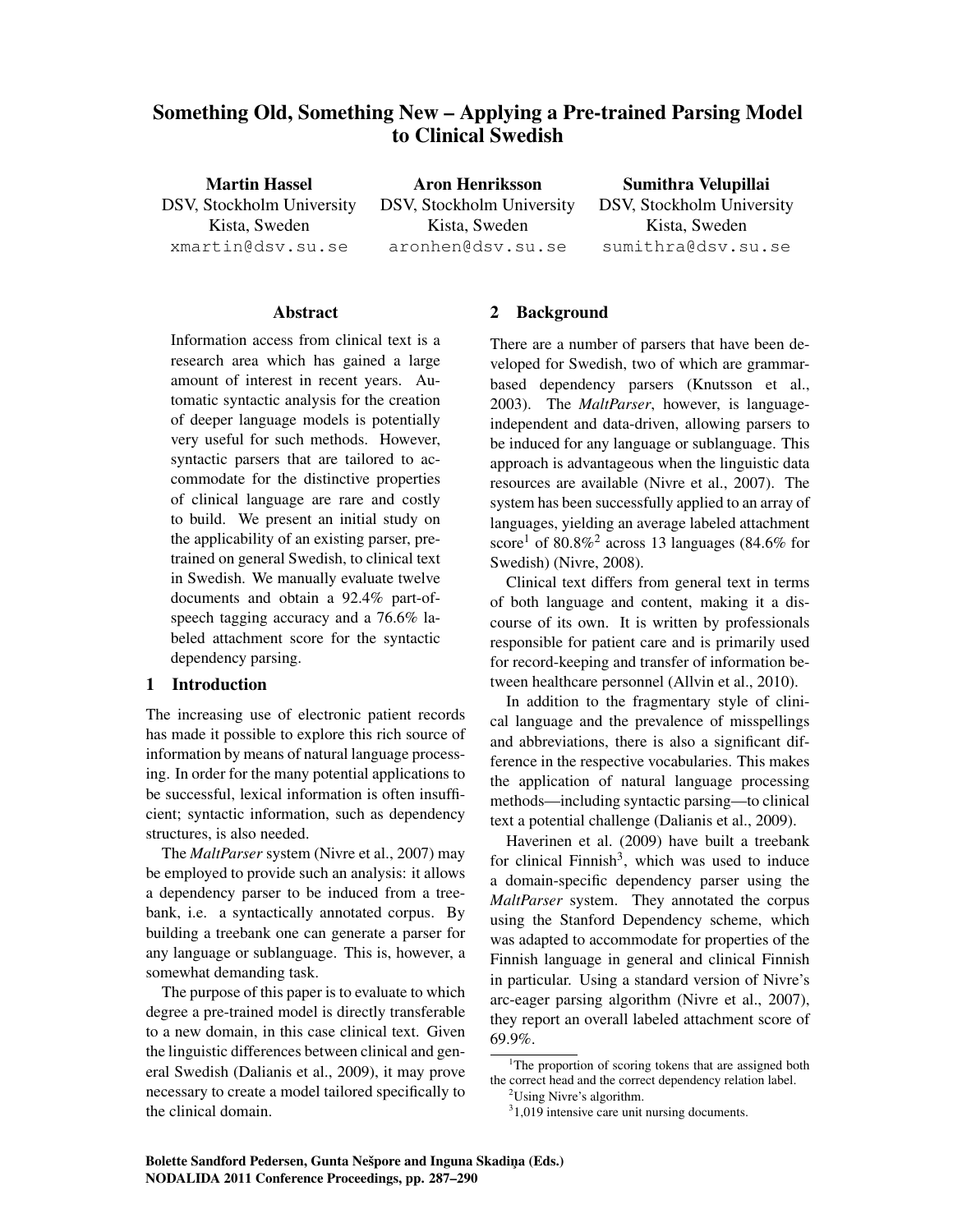A comparative study of intensive care unit documents written in Swedish and Finnish respectively shows that, despite significant linguistic differences, there are many structural and contentrelated similarities, such as missing predicates, copulas and subjects (Allvin et al., 2010).

## 3 Method

We apply the pre-trained model for Swedish, *Swe-Malt*<sup>4</sup> , developed for the *MaltParser* system, on a set of Swedish clinical assessment entries<sup>5</sup>, where each entry is treated as a document. These entries are written by physicians from an emergency ward. The model is trained on the *Talbanken* section of the *Swedish Treebank*<sup>6</sup> . As input to the system, we need part-of-speech (PoS) tagged data. We use the *Granska Tagger* (Carlberger and Kann, 1999) in this initial step. No cleaning or other preprocessing is performed on the documents prior to applying the PoS tagger; however, the evaluation is performed only on content tokens, i.e. punctuation and formatting issues are ignored.

As there is no morphologically and syntactically annotated corpus of Swedish clinical text that can be used for evaluation, we manually evaluate twelve randomly extracted documents with regards to the following: (1) PoS tagging accuracy and (2) labeled and unlabeled attachment score (LAS and UAS), as well as labeled accuracy score (LA), of the syntactic parses. For the evaluation of the syntactic parses, we use the visualization tool provided by *MaltEval*<sup>7</sup> .

The results are evaluated manually by two researchers, both educated in (Swedish) linguistics, but with no formal training in the specific morphological and syntactic schemas used by *MaltParser*. One document is evaluated jointly, while the remaining eleven documents are evaluated individually, after which differences are resolved through discussion.

#### 4 Results

In Table 1 we present overall information about the twelve documents used in the experiment. Sentences vary greatly in length, ranging from two to 36 content tokens, but consist of around ten words per sentence on average. The documents are very short (5.6 sentences on average), ranging from only one sentence to ten.

|               | #   | $min - max$    | $avg \pm std$        |
|---------------|-----|----------------|----------------------|
| Sentences     | 68  | $1 - 10$ (/d)  | $5.6 \pm 2.0$ (/d)   |
| <b>Tokens</b> | 676 | $2 - 36$ (/s)  | $9.9 \pm 6.4$ (/s)   |
|               |     | $4 - 128$ (/d) | 57.6 $\pm$ 30.5 (/d) |

Table 1: General statistics for the twelve documents. Minimum, maximum, average and standard deviation for sentences per document and tokens per sentence and document.  $d =$  document, s = sentence.

| <b>Analysis and measure</b> | # errors | $\%$ score |
|-----------------------------|----------|------------|
| PoS, accuracy               | 51       | 92.4       |
| Syntactic parse, LAS        | 142      | 76.6       |
| Syntactic parse, UAS        | 117      | 80.7       |
| Syntactic parse, LA         | 133      | 78.1       |

Table 2: Results of part-of-speech (PoS) tagging and syntactic parses. LAS = Labeled Attachment Score, UAS = Unlabeled Attachment Score, LA = Label Accuracy Score.

#### 4.1 Part-of-Speech Tagging

In general, the PoS tagging results were very high (see Table 2). However, some mistakes frequently recur. One of the most common words, *pat* ("patient", abbreviated), was consistently assigned the class proper name (PM), which is erroneous. Moreover, other abbreviations such as *ua* (*utan anmarkning ¨* , "without remarks") and *ca* ("approx.") were, in many cases, broken up in the morphological analysis, or split in the original text (with a space or a colon inserted in between), which led to errors in the PoS assignments.

Moreover, the documents contain many clinical terms, such as disease names, medications, wards, etc. These were sometimes tagged as nouns (NN), sometimes as proper names (PM), although not always consistently. These cases are not easy to discriminate, as they, in context, work either way. For instance, the disease *dvt* (*djup ventrombos*, "deep

<sup>4</sup>Available at http://maltparser.org/mco/ swedish\_parser/swemalt.html

<sup>&</sup>lt;sup>5</sup>This research has been carried out after approval from the Regional Ethical Review Board in Stockholm (Etikprövningsnämnden i Stockholm), permission number 2009/1742-31/5.

 ${}^{6}$ For a description of the treebank, see http://stp. ling.uu.se/˜nivre/swedish\_treebank/

 $7$ Available at http://w3.msi.vxu.se/~jni/ malteval/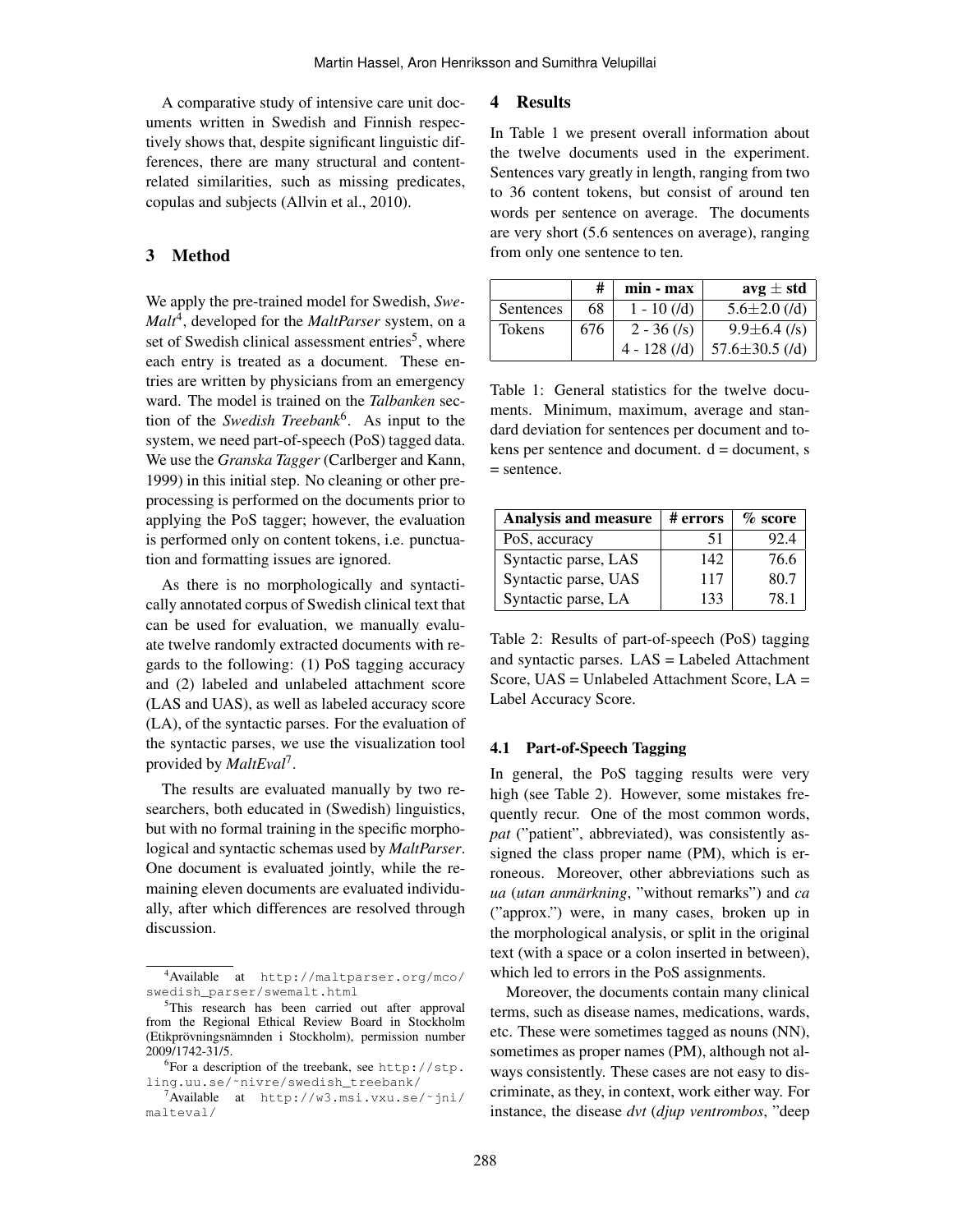venous thrombosis", abbreviated) is tagged as a proper name (PM), while *myocardit* (*myocarditis*) has been tagged as a noun (NN). These conflicting analyses are not, however, problematic for the syntactic analysis.

#### 4.2 Syntactic Parsing

The overall results of the syntactic parsing are presented in Table 2. The most common errors are related to conjunctions, adverbials and prepositional constructions. These are also among the most common dependency relation types, with PA (*Complement of preposition*) being the most frequent (77 instances).

Many sentences lack a main predicate (32%), which is known to be a problematic issue for syntactic parsers (Haverinen et al., 2009). Moreover, main subjects are often omitted (43%), which further complicates the analysis. This feature is not unique to Swedish in the clinical domain (Allvin et al., 2010). In Figure 1, we see an example of a rather typical sentence, where there is no predicate or subject, with several errors in the syntactic analysis as a result.

In general, shorter sentences such as *saledes dvt ˚* ("thus dvt") are analyzed correctly (ROOT  $\rightarrow$  dvt  $\rightarrow$  CA  $\rightarrow$  *således*), while longer sentences contain several errors, in particular sentences with complicated conjunctional, conditional and prepositional constructions.



Figure 1: Example parse tree for the sentence *åter imorgon för ny kontroll* ("back tomorrow for new check-up")

#### 5 Discussion

Although this study is performed on a very small set of documents, the general results could be interpreted as indicators. The twelve documents were randomly extracted from a total of 150 parsed documents. A comparison of the general characteristics—the average number of tokens per sentence, common tokens and dependency relations—of the sample set with that of all the parsed documents shows that the evaluation was conducted on a data set that is at least fairly representative of Swedish emergency ward documentation.

#### 5.1 Part-of-Speech Tagging

The pre-trained *SweMalt* model presupposes input text that has been morphosyntactically disambiguated using the Stockholm-Umeå Corpus (SUC) tag set (Ejerhed et al., 1992). It should thus be noted that there has not been any tailoring to resolve differences between morphosyntactic categories in the *Granska Tagger* system compared to the SUC categories. This fact could possibly influence results in the syntactic parses, as the parser might encounter tags that it does not recognize<sup>8</sup> and the lack of information on past participles, for instance, might be harmful for the parser.

We have not evaluated the full morphosyntactic tag, but rather focused on the part-of-speech. The results of the PoS tagging were very high (92.4% accuracy), which is in line with state-of-the-art performance of Swedish PoS taggers. Carlberger and Kann (1999) report an accuracy of 92.0% for unknown words and 96.3% for all words when evaluated on a part of SUC. Since the clinical domain is also new to the tagger, it is in this study exposed to a higher degree of unknown words in the form of medical brands, tests and diseases, as well as ad-hoc abbreviations of much of the aforementioned terminology (Allvin et al., 2010). These prove to be a challenge already in the tokenisation step of the analysis.

#### 5.2 Syntactic Parsing

The syntactic parsing results (see Table 2) are lower than state-of-the-art results of (general) Swedish (LAS: 84.6%, UAS: 89.5%, LA: 87.4% (Nivre, 2008)). However, the results are still within the range of average overall parser performances accross languages (LAS: 80.8%). Compared to other parsing results for clinical language, we observe higher LAS scores than those presented in Haverinen et al. (2009) (LAS: 69.9% for

<sup>&</sup>lt;sup>8</sup>The Granska Tagger has, apart from removing 14 tags/features, introduced 5 new tags.